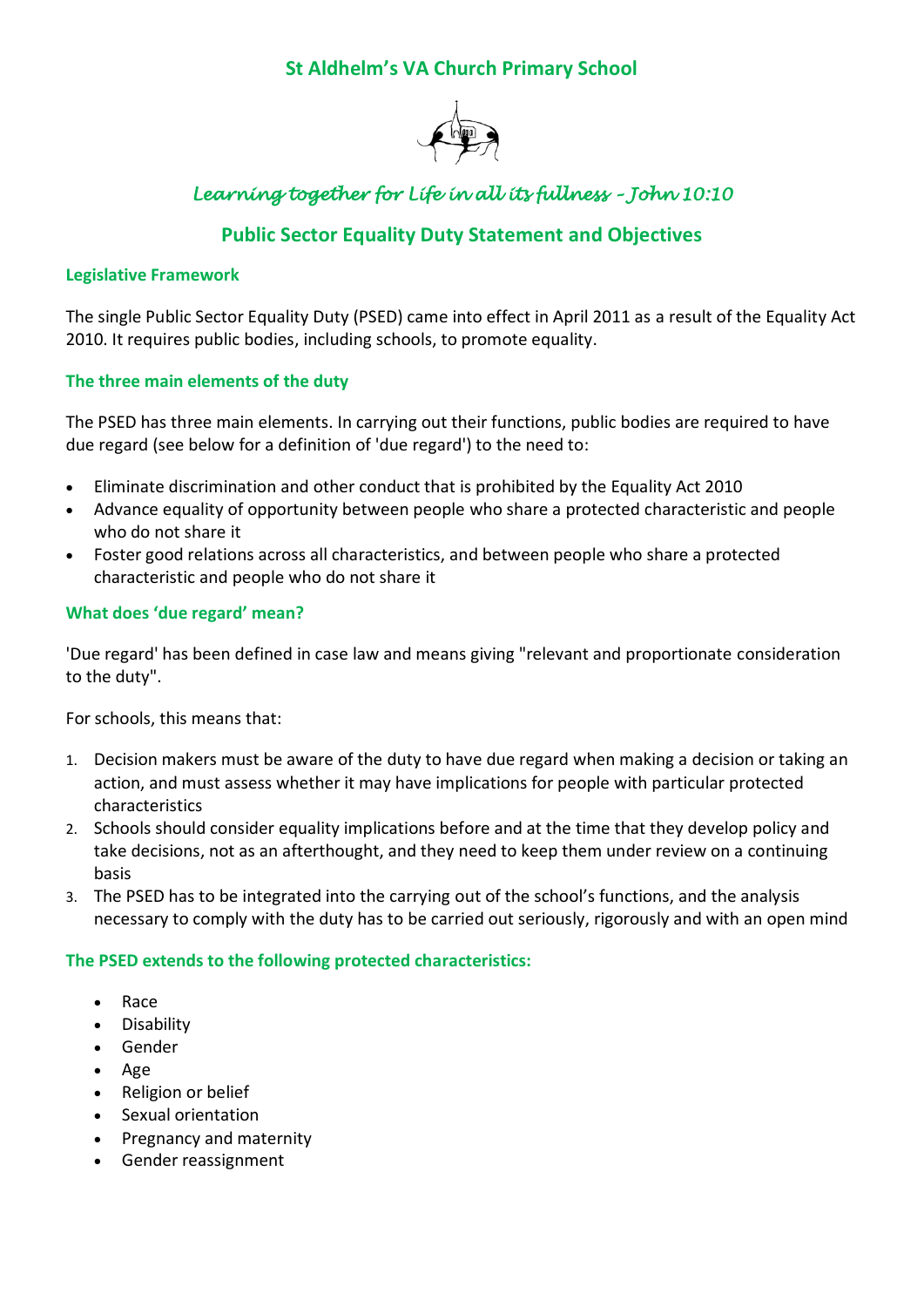For schools, age is a relevant characteristic in considering their duties in their role as an employer but not in relation to pupils.

# **Specific duties under the PSED**

The PSED introduces secondary legislation in the form of specific duties. The specific duties require schools to:

- 1. Publish information to demonstrate how they are complying with the PSED this information must include, in particular, information relating to people who share a protected characteristic
- 2. Prepare and publish equality objectives

# **What do we do at St Aldhelm's to fulfil our duties under the PSED?**

St Aldhelm's VA Church Primary School is committed to the promotion of equality. In this respect:

- We ensure that everyone in school is treated fairly and with respect
- We recognise that people have different needs and that treating people equally does not always involve treating everyone in exactly the same way
- We ensure that school is a safe place for everyone
- We consult with people from different groups and involve them in our decision making
- We recognise that extra support is needed for some pupils to help them achieve their full potential and be successful

### **To meet our PSED Duty, the school:**

- maintains and publishes quantitative and qualitative information showing our compliance with the PSED set out in Clause 149 of the Equality Act, to explain how we have due regard for equality
- publishes information each year about our school population
- formulates and publishes specific and measurable objectives, based on our collected and published evidence, which demonstrate how we plan to tackle inequalities and reduce or remove them
- monitor our equality objectives regularly and report annually on progress towards achieving them

We aim to make sure that no-one experiences less favourable treatment or discrimination relating to the protected characteristics listed above.

The Act does not cover socio‐ economic circumstances as a protected characteristic. However, in our school, socio -economic circumstances are taken into consideration. This applies particularly to our consideration of how we make most effective use of the Pupil Premium and Sports Grants.

At St Aldhelm's, we recognise that these duties reflect international human rights standards as expressed in the UN Convention on the Rights of the Child (UNCRC), The UN Convention on the Rights of People with Disabilities and the Human Rights Act 1998. We welcome the general principles of UNCRC and have regard, in particular, for the needs of children and young people who are disadvantaged and vulnerable and their parents and carers. We recognise the emphasis in the OFSTED Education Inspection Framework (2019) on the importance of narrowing the gaps in achievement for disadvantaged children.

**Our objectives for September 2021 to August 2022:** 

 To narrow the gap in attainment and progress between 'disadvantaged' pupils at our school (this included those who are entitled to Free School Meals, those for whom we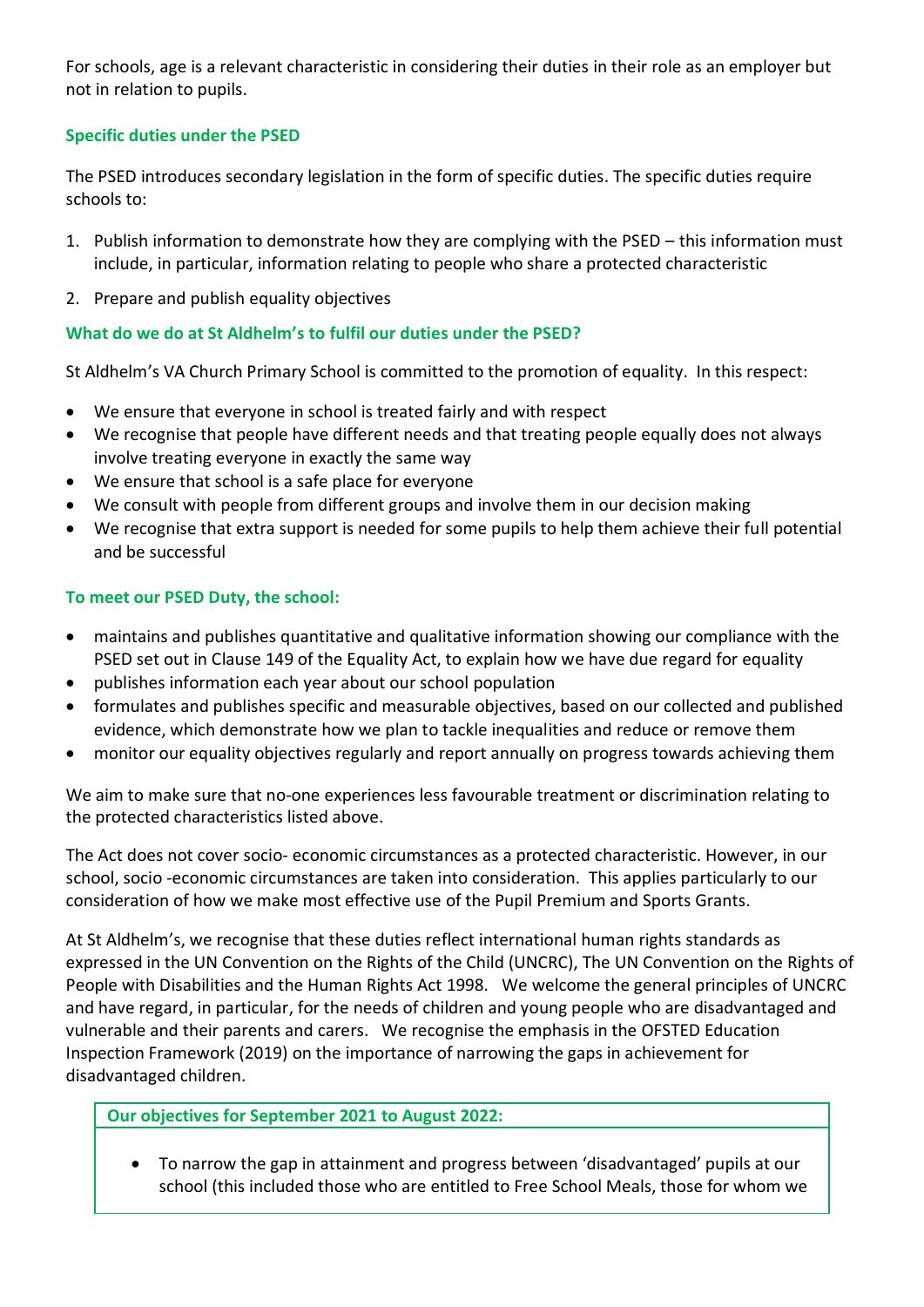receive Pupil Premium Grant, and those with Special Educational Need or Disability to achieve) and non-disadvantaged children. The key focus of this objective will be continuing to raise attainment in maths and to raise attainment in reading and writing.

- To maintain attendance of 97% for the school overall, and to ensure vulnerable children's attendance is monitored and supported closely; low attendance can significantly affect attainment and later life chances
- To provide enrichment opportunities in sports, arts and literature, so that all children, regardless of background, are exposed to life-enhancing cultural experiences. This objective is designed specifically to develop depth and breadth in children's learning, with a focus on reading.
- These objectives were identified through an analysis of the achievement of identified groups within our school during 2020-2021 whose attainment could be improved.

#### **Responsibility for PSED**

We believe it is the responsibility of everyone involved in our school to work together to promote equality of opportunity.

| <b>School Community</b>                              | <b>Responsibility</b>                                                                                                                                                                                                                                                                                                                                                                                                                                            |
|------------------------------------------------------|------------------------------------------------------------------------------------------------------------------------------------------------------------------------------------------------------------------------------------------------------------------------------------------------------------------------------------------------------------------------------------------------------------------------------------------------------------------|
| Governing Body                                       | Involving and engaging the whole school community in identifying<br>and understanding equality barriers and in the setting of objectives<br>to address these. Monitoring progress towards achieving equality<br>objectives. Publishing data and publishing equality objectives.                                                                                                                                                                                  |
| Headteacher                                          | As above including:<br>Promoting key messages to staff, parents and pupils about equality<br>and what is expected of them and can be expected from the school<br>in carrying out its day to day duties. Ensuring that all school<br>community receives adequate training to meet the need of<br>delivering equality, including pupil awareness. Ensure that all staff<br>are aware of their responsibility to record and report prejudice-<br>related incidents. |
| Senior Management Team<br>and Middle Leadership Team | To support the Head as above<br>Leading on actions to achieve our equality objectives.<br>Ensuring fair treatment and access to services and opportunities.<br>Ensuring that all staff are aware of their responsibility to record and<br>report prejudice related incidents.                                                                                                                                                                                    |
| <b>Teaching Staff</b>                                | Helping in delivering the right outcomes for pupils.<br>Upholding the commitment made to pupils and parents/carers on<br>how they can be expected to be treated.<br>Designing and delivering an inclusive curriculum<br>Ensuring that they are aware of their responsibility to record and<br>report prejudice related incidents.                                                                                                                                |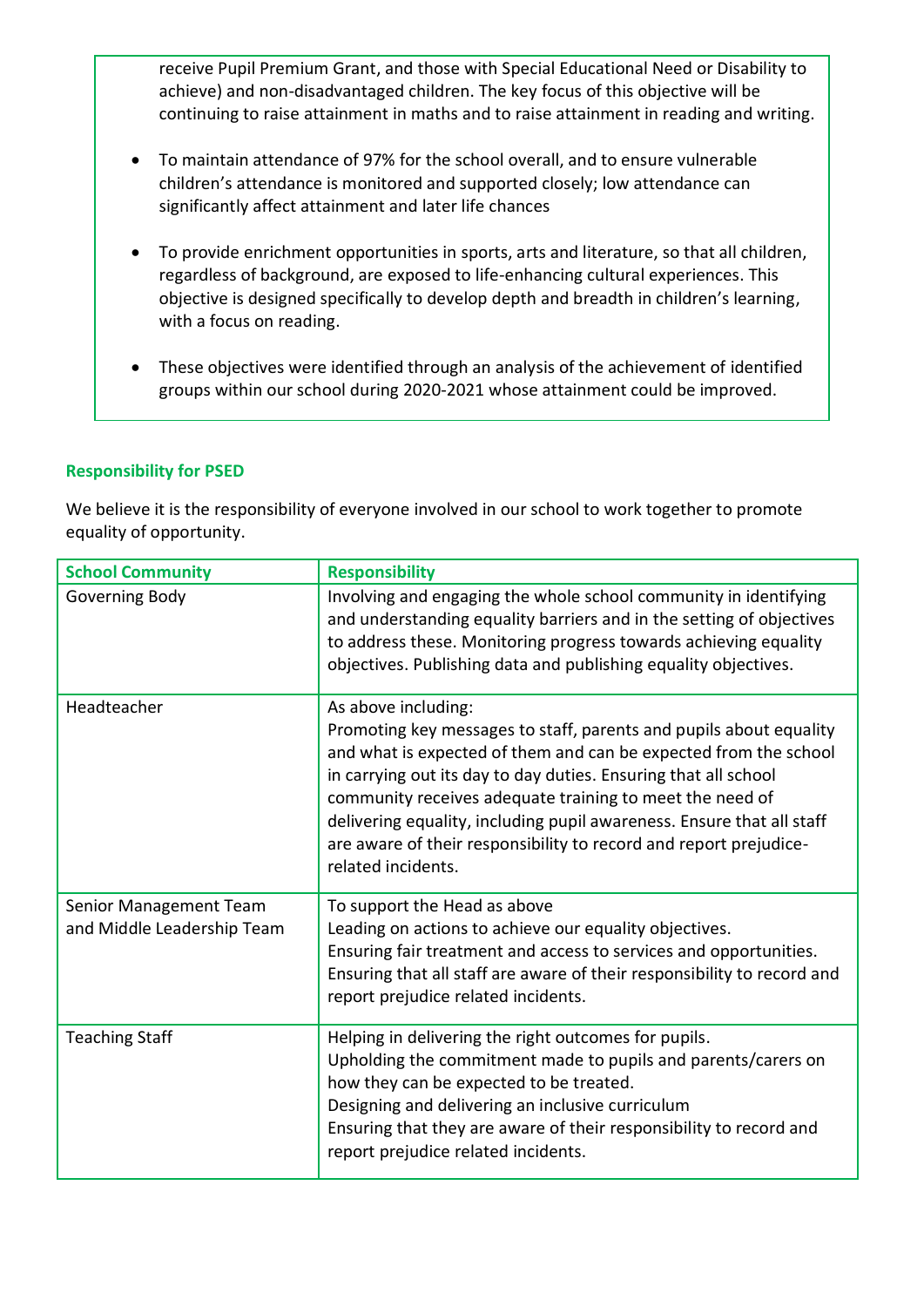| Non-Teaching Staff | Supporting the school and the governing body in delivering a fair and<br>equitable service to all stakeholders<br>Upholding the commitment made by the head teacher on how<br>pupils and parents/carers can be expected to be treated<br>Supporting colleagues within the school community<br>Ensuring that they are aware of their responsibility to record and<br>report prejudice related incidents. |
|--------------------|---------------------------------------------------------------------------------------------------------------------------------------------------------------------------------------------------------------------------------------------------------------------------------------------------------------------------------------------------------------------------------------------------------|
| Parents            | Taking an active part in identifying barriers for the school<br>community and in informing the governing body of actions that can<br>be taken to eradicate these<br>Taking an active role in supporting and challenging the school to<br>achieve the commitment given to the school community in tackling<br>inequality and achieving equality of opportunity for all.                                  |
| Pupils             | Helping the school to achieve the commitment made to tackling<br>inequality.<br>Upholding the commitment made by the headteacher on how pupils<br>and parents/carers, staff and the wider school community can be<br>expected to be treated.                                                                                                                                                            |
| Local              | Taking an active part in identifying barriers for the school                                                                                                                                                                                                                                                                                                                                            |

# **Information about what our school does to promote equality**

| <b>Type of information</b>                                                                                                                                                                                                                                                                                                                                                                                                                                                              | Evidence available and how this can be<br>obtained                                                                                                             |  |  |
|-----------------------------------------------------------------------------------------------------------------------------------------------------------------------------------------------------------------------------------------------------------------------------------------------------------------------------------------------------------------------------------------------------------------------------------------------------------------------------------------|----------------------------------------------------------------------------------------------------------------------------------------------------------------|--|--|
| Data about the school population and differences of outcome                                                                                                                                                                                                                                                                                                                                                                                                                             |                                                                                                                                                                |  |  |
| 1. Our school has data on its composition broken<br>down by year group, gender, by entitlement to<br>Pupil Premium Grant, and by proficiency in<br>English (EAL).                                                                                                                                                                                                                                                                                                                       | This information is available on our website.                                                                                                                  |  |  |
| Our school has data which shows % of children<br>2.<br>within the school who have an identified Special<br>Educational Need and disability. We follow DfE<br>guidance on recording disability in addition to<br>Special Educational Need.                                                                                                                                                                                                                                               | This information is not public as it is not<br>good practice to publish information which<br>due to small numbers would allow<br>individuals to be identified. |  |  |
| 3. Our school has data on inequalities of outcome<br>and participation connected with gender, Special<br>Educational Need and disability, and with<br>proficiency in English (EAL). The school also uses<br>data and other evidence provided by the<br>Department of Education or available nationally,<br>to help identify inequalities and the needs of<br>particular groups, such as children entitled to<br>Free School Meals, or those for whom we receive<br>Pupil Premium Grant. | This information is not public as it is not<br>good practice to publish information which<br>due to small numbers would allow<br>individuals to be identified. |  |  |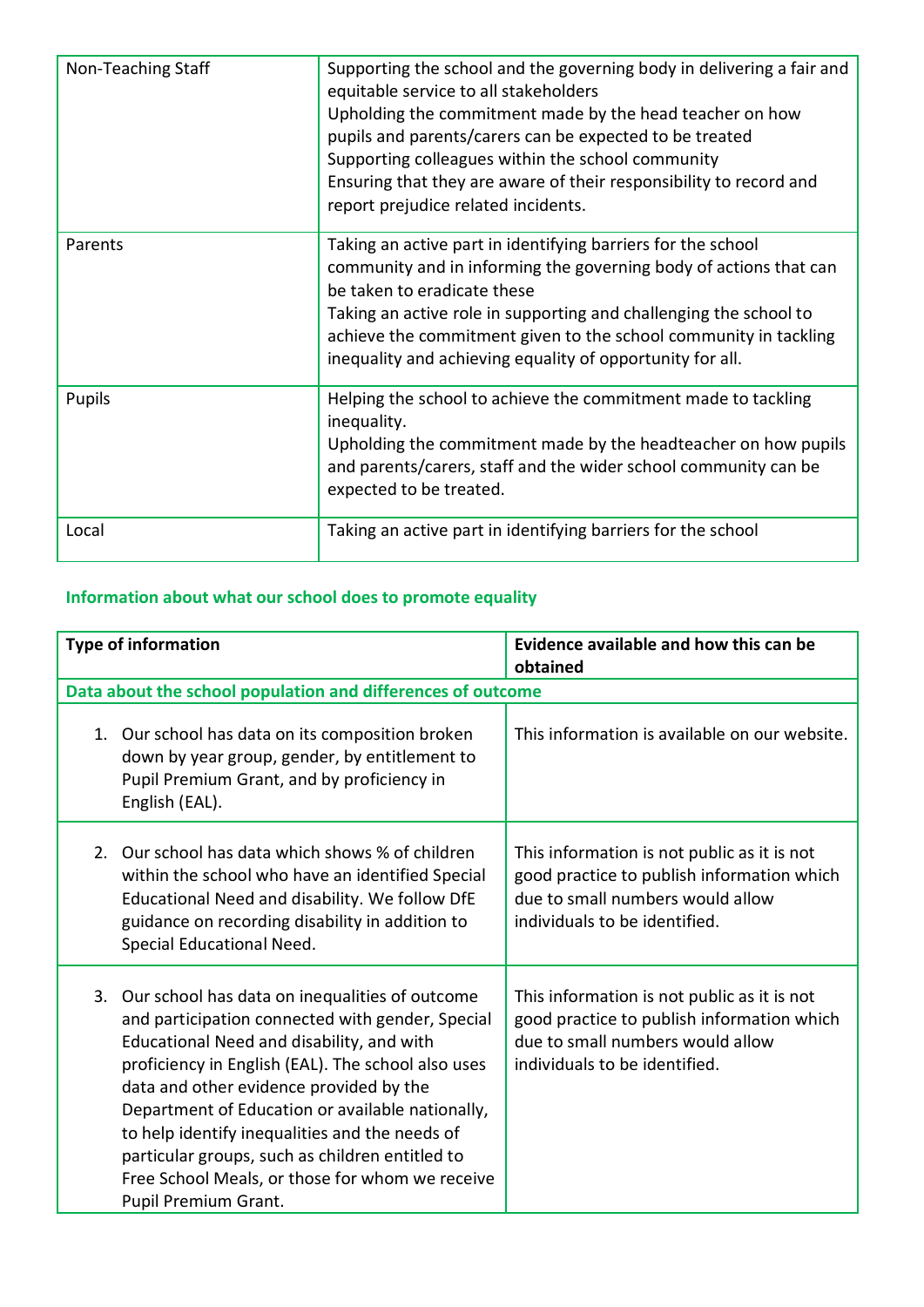|                 | 4. Our school uses data and other information on<br>inequalities of outcome and participation when<br>setting itself objectives for achievable and<br>measurable improvements.                                                                                      | Our objectives for September 2021 to<br>August 2022 are based on the following<br>data and other information:<br>Attainment<br>$\bullet$<br>Progress<br>Attendance<br>$\bullet$<br>Engagement in the enrichment<br>opportunities<br>Prejudice related incidents |  |
|-----------------|---------------------------------------------------------------------------------------------------------------------------------------------------------------------------------------------------------------------------------------------------------------------|-----------------------------------------------------------------------------------------------------------------------------------------------------------------------------------------------------------------------------------------------------------------|--|
|                 | <b>Documentation and record-keeping</b>                                                                                                                                                                                                                             |                                                                                                                                                                                                                                                                 |  |
|                 | 5. There are statements of the school's<br>responsibilities under the Equality Act in various<br>school documents, for example: our equality<br>policy, our School Development Plan (SDP), Pupil<br>Premium Grant report, Sports Grant report,<br>Behaviour Policy. | These can be found in our policies.                                                                                                                                                                                                                             |  |
|                 | 6. There are references to the school's<br>responsibilities under the Equality Act in the<br>minutes of governors' meetings, staff meetings<br>and senior leadership team meetings.                                                                                 | Governing Body reports and minutes of<br>meetings are available from our Clerk to the<br>Governors. Records of staff meetings are<br>kept - these are not published as they<br>contain child sensitive information.                                             |  |
|                 | 7. Before introducing important new policies or<br>measures that may have an impact on equality,<br>the school carefully assesses their potential,<br>positive or negative, and keeps a record of the<br>analysis and judgements which it makes.                    | If you wish to see records relating to<br>particular decisions, please contact: The<br>Clerk to the Governing Body, via the School<br>Office.                                                                                                                   |  |
| <b>Staffing</b> |                                                                                                                                                                                                                                                                     |                                                                                                                                                                                                                                                                 |  |
|                 | 8. The school has data on its workforce composition<br>broken down by disability, ethnicity and gender.                                                                                                                                                             | If you wish to discuss such information<br>please contact: The Headteacher                                                                                                                                                                                      |  |
| 9.              | The school's programme of staff meetings and<br>continuing professional development (CPD)<br>includes reference to equalities matters, both<br>directly and incidentally.                                                                                           | Examples of this include:<br>Staff meetings<br>INSET and CPD, for teachers,<br>teaching assistants, ancillary and<br>administrative staff                                                                                                                       |  |

ľ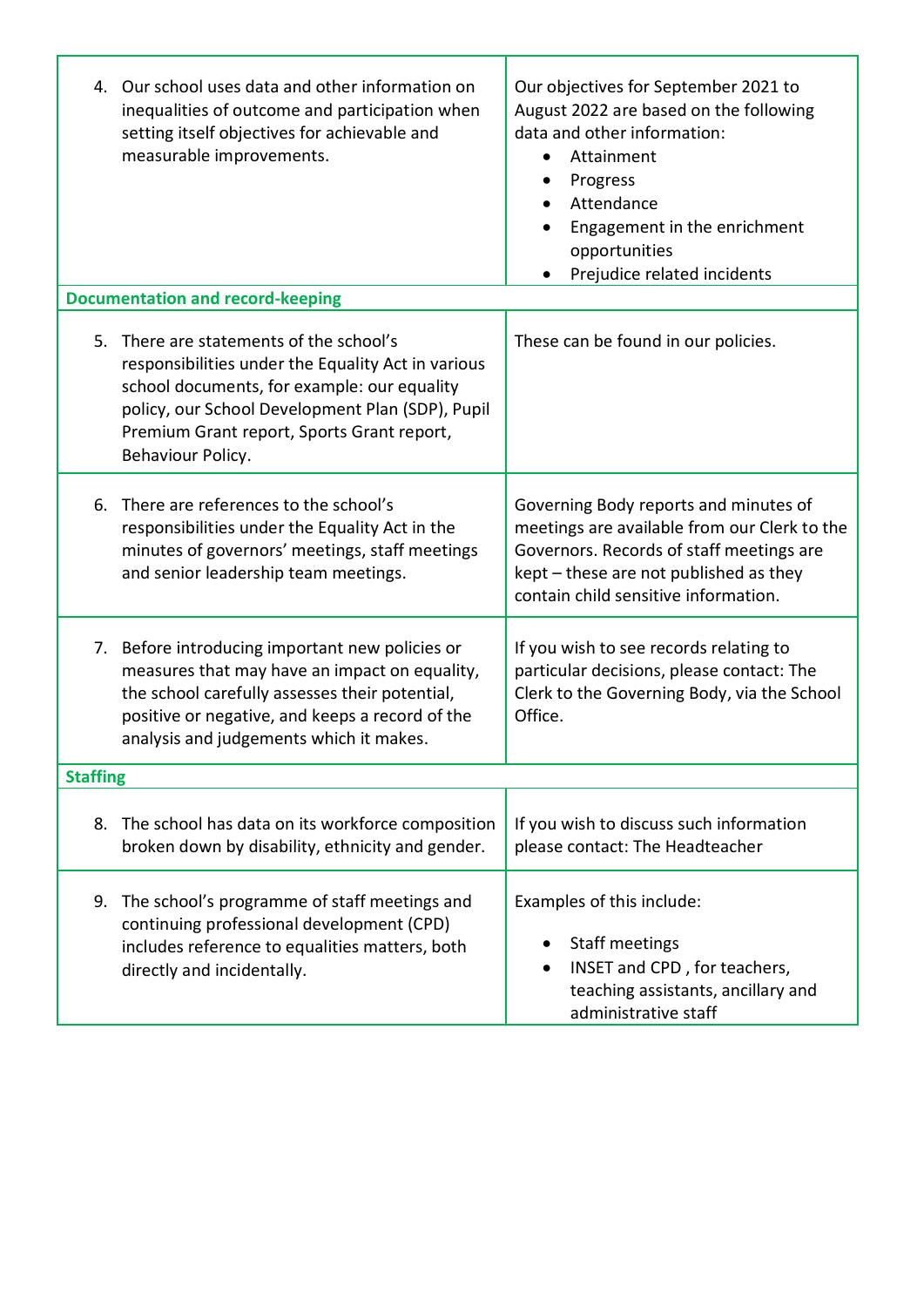| 10. There is good equal opportunities practice in the<br>recruitment and promotion of staff, both<br>teaching and administrative.                                                                                                                              | Our school is committed to promoting<br>equality and diversity across its work force;<br>through recruitment and promotion<br>procedures and practices to ensure that no<br>employee or job applicant should receive<br>less favourable treatment than another on<br>the grounds of race, colour, nationality,<br>ethnic or national origins, religion, gender,<br>sexual orientation, disability, age, marital<br>status, domestic responsibilities, political or<br>trade union activity or other form of<br>discrimination. |
|----------------------------------------------------------------------------------------------------------------------------------------------------------------------------------------------------------------------------------------------------------------|--------------------------------------------------------------------------------------------------------------------------------------------------------------------------------------------------------------------------------------------------------------------------------------------------------------------------------------------------------------------------------------------------------------------------------------------------------------------------------------------------------------------------------|
| 11. Our other policies, including our pay policy,<br>uphold good equalities practice.                                                                                                                                                                          | Policies are available from the School Office                                                                                                                                                                                                                                                                                                                                                                                                                                                                                  |
| <b>Behaviour and safety</b>                                                                                                                                                                                                                                    |                                                                                                                                                                                                                                                                                                                                                                                                                                                                                                                                |
| 12. There are clear procedures for dealing with<br>bullying, including prejudice-related bullying and<br>incidents.                                                                                                                                            | Our policy for responding to bullying,<br>including prejudice-related bullying and<br>incidents, is available on our website.                                                                                                                                                                                                                                                                                                                                                                                                  |
| 13. Surveys show that most pupils feel safe from all<br>kinds of bullying.                                                                                                                                                                                     | Evidence of this comes from our most<br>recent Ofsted report.                                                                                                                                                                                                                                                                                                                                                                                                                                                                  |
|                                                                                                                                                                                                                                                                | In addition, we have evidence from our<br>Parental Survey in Spring 2020.                                                                                                                                                                                                                                                                                                                                                                                                                                                      |
| <b>Curriculum</b>                                                                                                                                                                                                                                              |                                                                                                                                                                                                                                                                                                                                                                                                                                                                                                                                |
| 14. Focused attention is paid to the needs of specific<br>groups of pupils (for example those who have<br>Special Educational Needs, disadvantaged, other<br>vulnerable groups) and there is extra or special<br>provision for certain groups, as appropriate. | If you wish to discuss such support please<br>contact: The Head                                                                                                                                                                                                                                                                                                                                                                                                                                                                |
| 15. There is coverage in the curriculum of equalities<br>issues, particularly with regard to tackling<br>prejudice and promoting community cohesion<br>and mutual understanding.                                                                               | Please see examples in our Curriculum<br>Design, and our planned developments in<br>our School Development Plan 2020-2021                                                                                                                                                                                                                                                                                                                                                                                                      |
| 16. There are activities across the curriculum that<br>promote pupils' spiritual, moral, social and<br>cultural development.                                                                                                                                   | We have a half termly theme for worship,<br>which promotes whole school values and<br>develops children's spiritual, moral and<br>cultural understanding. We review and<br>monitor our PHSE curriculum to develop<br>our practice further in this area.                                                                                                                                                                                                                                                                        |

Τ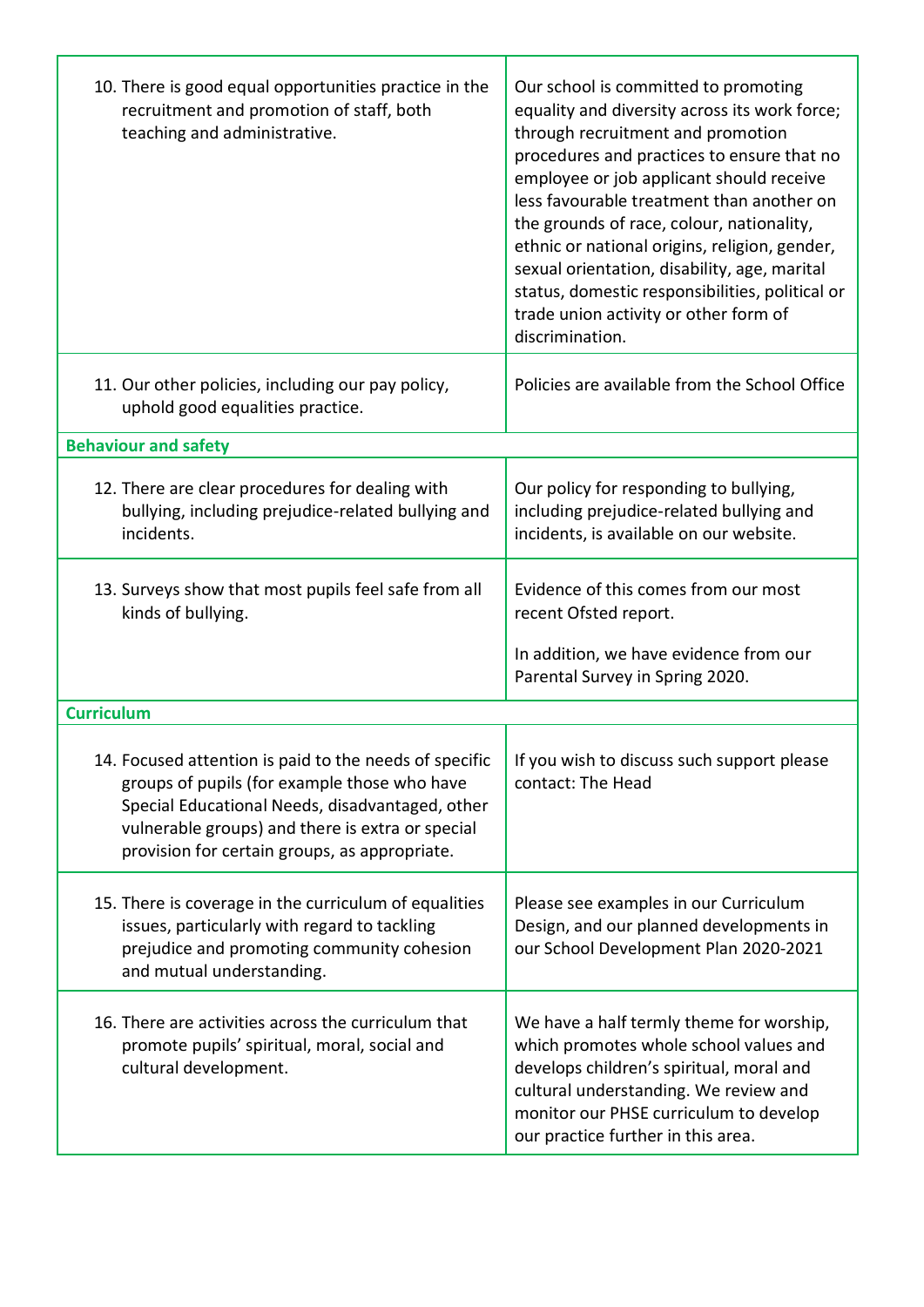| 17. In curriculum materials there are positive images<br>of minority groups from a wide range of ethnic,                                                                                                                                                                               | If you wish to discuss equality matters<br>related to curriculum materials please                                                                                                               |
|----------------------------------------------------------------------------------------------------------------------------------------------------------------------------------------------------------------------------------------------------------------------------------------|-------------------------------------------------------------------------------------------------------------------------------------------------------------------------------------------------|
| religious and cultural backgrounds.                                                                                                                                                                                                                                                    | contact: The Head                                                                                                                                                                               |
| <b>Consultation and involvement</b>                                                                                                                                                                                                                                                    |                                                                                                                                                                                                 |
| 18. The school has procedures for consulting and<br>involving parents and carers, and for engaging<br>with local groups and organisations, and has<br>regard in these for the concerns and<br>requirements of the Equality Act (which may<br>sometimes involve targeted consultation). | We have consulted and involved parents<br>and other people through parental surveys<br>and individual parent consultations.                                                                     |
| 19. The school has procedures for finding out how<br>pupils think and feel about the school, and has<br>regard in these for the concerns of the Equality<br>Act (which may sometimes involve targeted<br>consultation).                                                                | We have consulted and involved pupils in<br>the development of the school through The<br>School Council. We have plans for<br>increasing Pupil Voice - see School<br>Development Plan 2021-2022 |

### **Concerns**

In the event of a concern or issue being raised under the PSE Duty, the following procedures will be followed.

The concern or issue will be dealt with under the guiding principles of the school's published Complaints Procedure, summarised below.

#### **Stage 1: Informal Action**

- Parents discuss concerns with the class teacher
- If the teacher is unable to deal immediately with the matter, a clear note is made, including complainant's name, phone number and date, and the parent is contacted as soon as the matter has been investigated. The teacher may also consult the Headteacher at this stage.
- The teacher ensures that the parent is clear what action or monitoring of the situation has been agreed.
- If no satisfactory solution has been found, parents are asked if they wish their concern to be considered further.

### **Stage 2: Referral to the Headteacher**

- The Headteacher acknowledges the complaint, orally or in writing, within 3 working days
- A meeting is arranged (if necessary) with the complainant to clarify and supplement any information given.
- The Headteacher investigates further, interviewing witnesses as appropriate. If the complaint centres on a pupil, the pupil would be spoken to as well as any other children or adults involved.
- The Headteacher keeps written records of meetings, telephone conversations and other documentation.
- Once all relevant facts have been established, the Headteacher responds. If the complaint was in writing, a written response will be sent.
- If the complainant is not satisfied, they are advised to write to the governing body